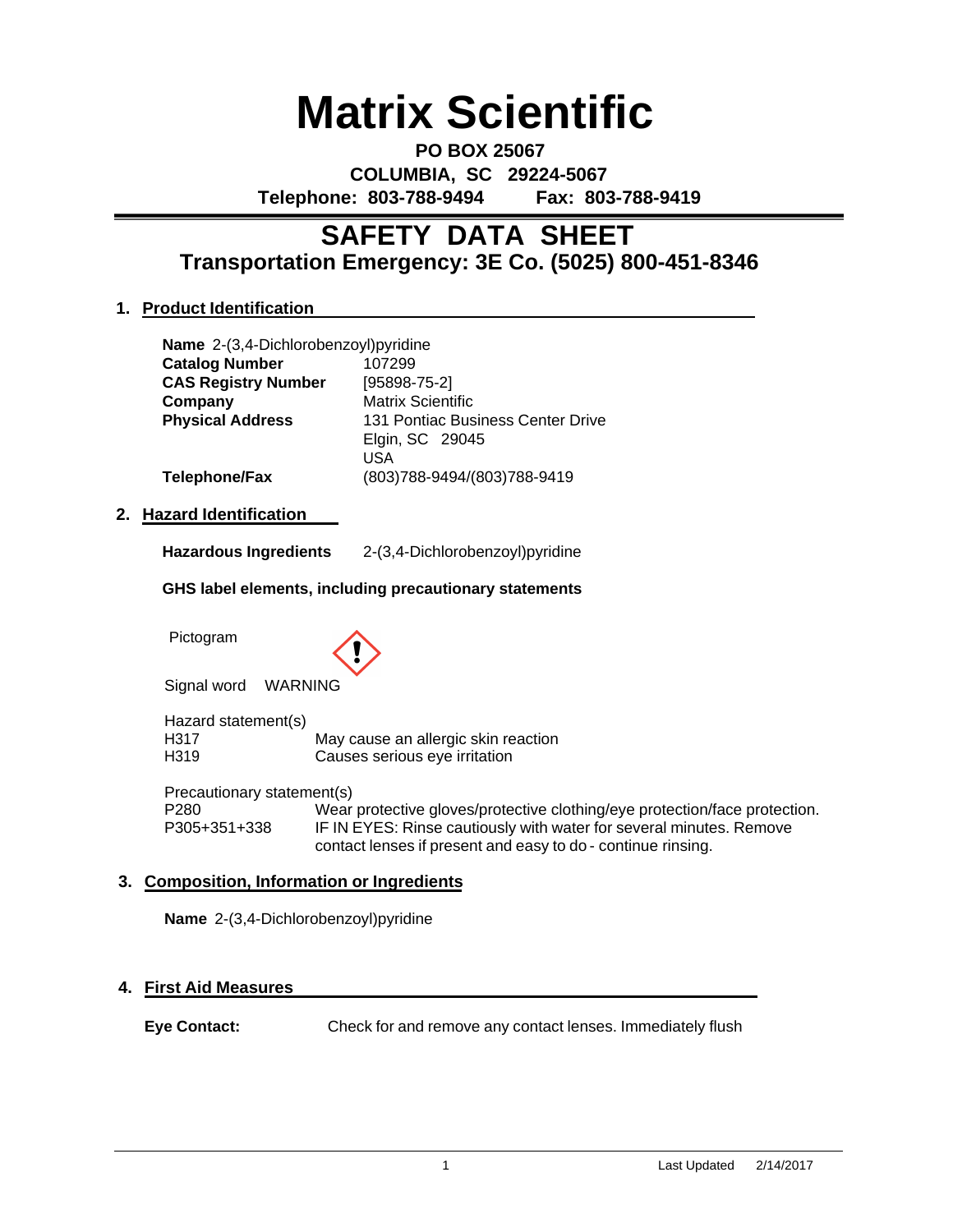|                      | eyes with clean, running water for at least 15 minutes while keeping eyes<br>open. Cool water may be used. Seek medical attention. |
|----------------------|------------------------------------------------------------------------------------------------------------------------------------|
| <b>Skin Contact:</b> | After contact with skin, wash with generous quantities of running water.                                                           |
|                      | Gently and thoroughly wash affected area with running water and non-                                                               |
|                      | abrasive soap. Cool water may be used. Cover the affected area with                                                                |
|                      | emollient. Seek medical attention. Wash any contaminated clothing prior to                                                         |
|                      | reusing.                                                                                                                           |
| Inhalation:          | Remove the victim from the source of exposure to fresh, uncontaminated                                                             |
|                      | air. If victim's breathing is difficult, administer oxygen. Seek medical                                                           |
|                      | attention.                                                                                                                         |
| Ingestion:           | Do NOT induce vomiting. Give water to victim to drink. Seek medical                                                                |
|                      | attention.                                                                                                                         |
|                      |                                                                                                                                    |

#### **5. Fire-Fighting Measures**

| <b>Extinguishing media:</b><br><b>Special fire fighting</b> | Carbon dioxide, dry chemical powder, alcohol or polymer foam.                                             |
|-------------------------------------------------------------|-----------------------------------------------------------------------------------------------------------|
| procedures:                                                 | Wear self-contained breathing apparatus and protective clothing to prevent<br>contact with skin and eyes. |
| Unusual fire and<br>explosion hazards/<br>decomposition of  |                                                                                                           |
| product:                                                    | Emits toxic fumes under fire conditions.                                                                  |

## **6. Accidental Release Measures**

Steps to be taken if material is spilled or otherwise released into the environment - Wear Appropriate respirator, impervious boots and heavy rubber (or otherwise impervious) gloves. Scoop up solid material or absorb liquid material and place into appropriate container. Ventilate area and wash affected spill area after pickup is complete. Wash skin immediately with plenty of water. Place solid or absorbed material into containers and close for disposal.

## **7. Handling and Storage**

Avoid prolonged exposure. Use caution when handling. Exposure to any chemical should be limited. Do not breath dust or vapor. Have safety shower and eye wash available. Do not get in eyes, on skin or on clothing. Keep container tightly closed. Store in a cool, dry, well-ventilated place. Ensure adequate ventilation during use. Use only in a chemical fume hood. To the best of our knowledge, the health hazards of this product have not been fully investigated. This product is provided solely for the purpose of research and development.

## **8. Exposure Controls and Personal Protection**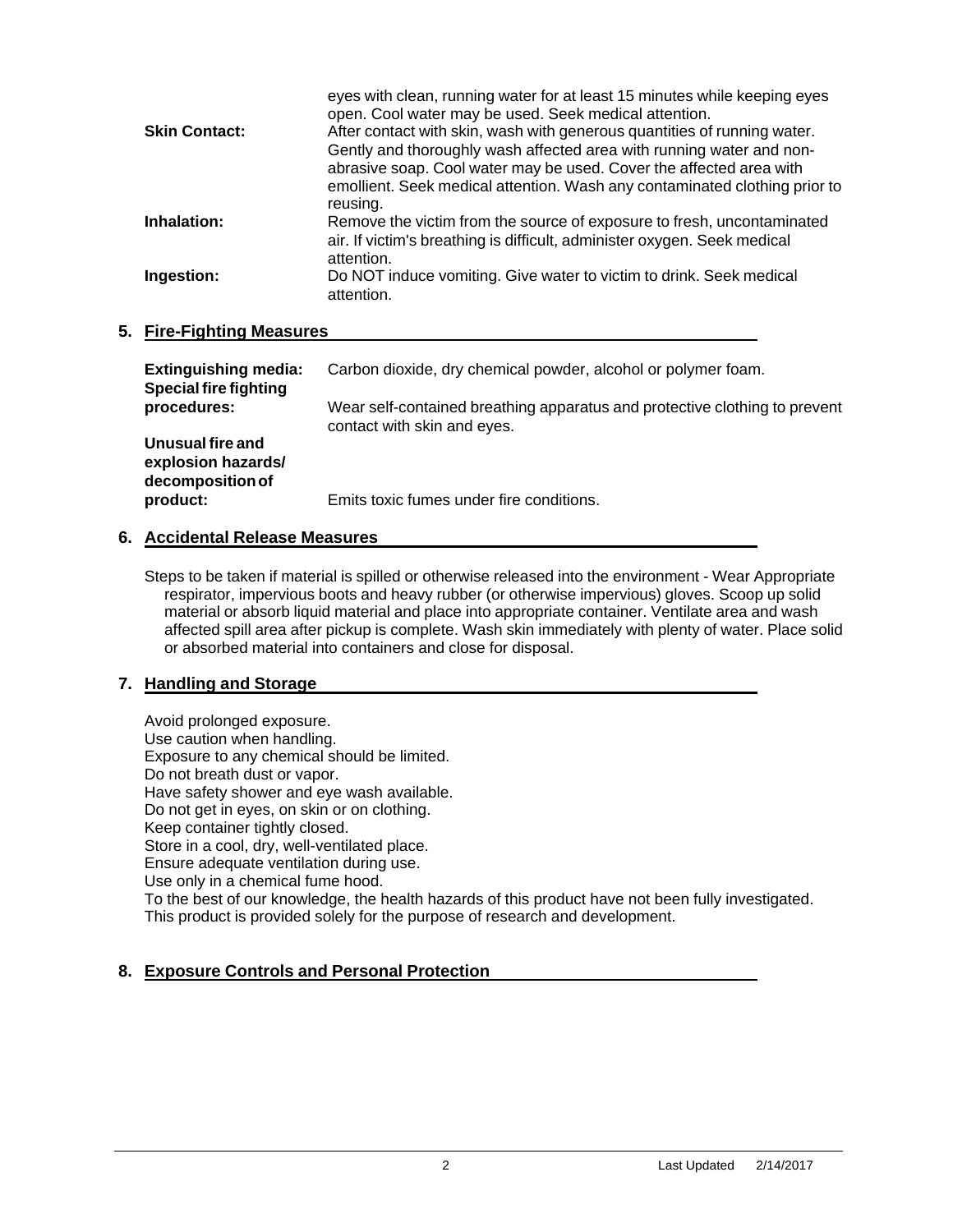Wear Protective safety goggles. Wear chemical-resistant gloves. Wear protective clothing and chemical resistant boots. Ensure ventilation during use. After contact with skin, wash immediately.

# **9. Physical and Chemical Properties**

**Molecular Formula:** C12H7Cl2NO **Molecular Weight:** 252.10

#### **10. Stability and Reactivity**

| Incompatibilities:                   | Strong oxidizing agents |  |  |  |
|--------------------------------------|-------------------------|--|--|--|
|                                      | Strong acids and bases  |  |  |  |
| <b>Hazard Decomposition Products</b> |                         |  |  |  |
| Carbon                               | carbon monoxide         |  |  |  |
|                                      | carbon dioxide          |  |  |  |
| <b>Chlorine</b>                      | hydrogen chloride       |  |  |  |
| <b>Nitrogen</b>                      | oxides of nitrogen      |  |  |  |
|                                      |                         |  |  |  |

#### **11. Toxicological Information**

#### **Acute effects:**

Irritant

May be harmful by ingestion and inhalation.

Material is irritating to mucous membranes and upper respiratory tract.

To the best of our knowledge, the toxicological properties of this product have not been fully investigated or determined.

#### **12. Ecological Information**

| <b>Mobility:</b>             | Data not known    |
|------------------------------|-------------------|
| <b>Persistence and</b>       |                   |
| degradability:               | No data available |
| <b>Cumulative potential:</b> | No data available |
| Other adverse effects:       | No data available |

#### **13. Disposal Considerations**

Absent other actions demanded by federal or local regulations - Dissolve or mix the material with a combustible solvent and burn in a requlated, chemical incinerator equipped with after burner and scrubber.

Observe all federal, state and local laws.

## **14. Transport Information**

**Shipping Name** Classed non-hazardous for shipment